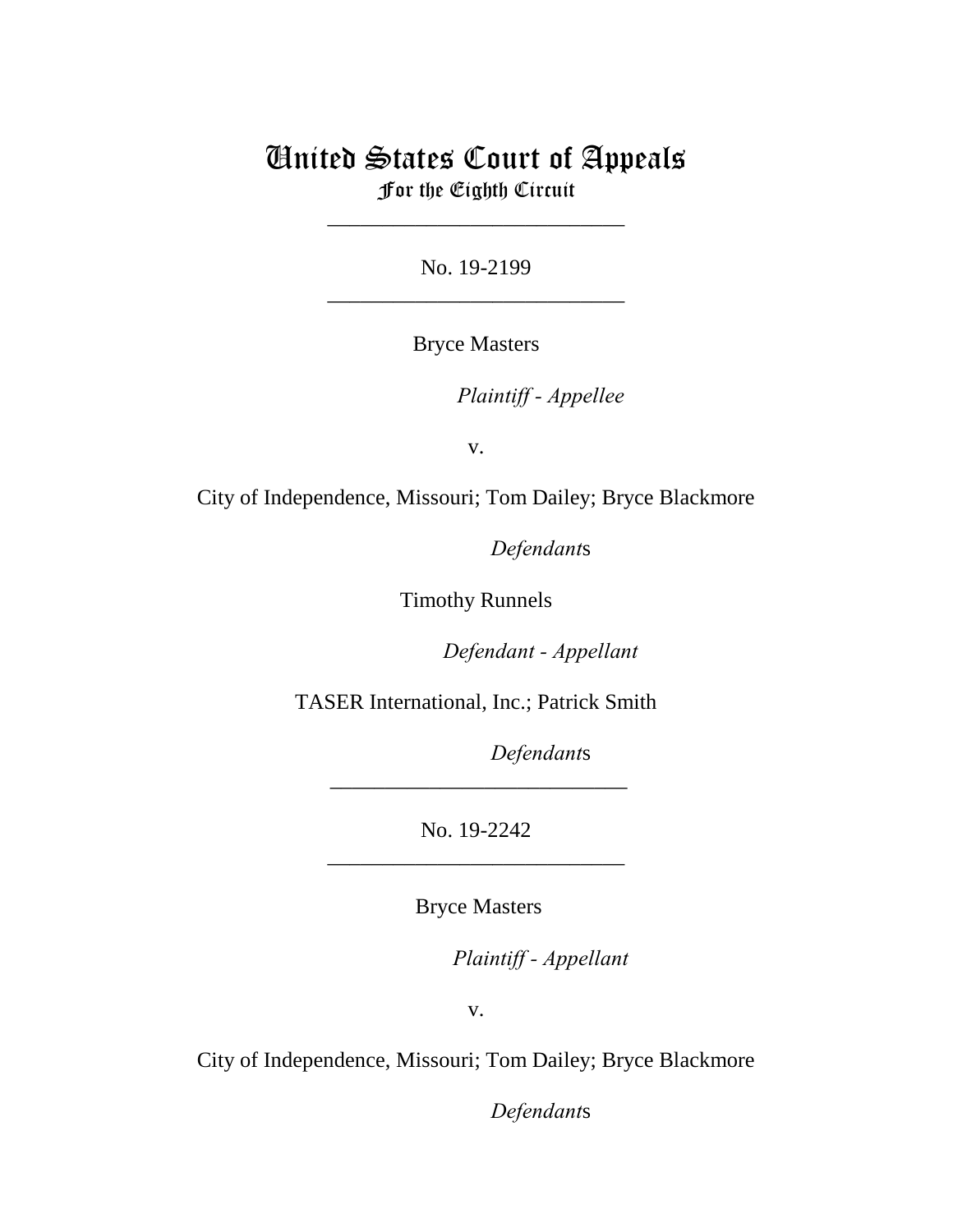Timothy Runnels

Defendant - Appellee

TASER International, Inc.; Patrick Smith

Defendants

Appeals from United States District Court for the Western District of Missouri - Kansas City

\_\_\_\_\_\_\_\_\_\_\_\_

\_\_\_\_\_\_\_\_\_\_\_\_

 Submitted: November 19, 2020 Filed: May 27, 2021

\_\_\_\_\_\_\_\_\_\_\_\_

\_\_\_\_\_\_\_\_\_\_\_\_

Before COLLOTON, MELLOY, and KELLY, Circuit Judges.

KELLY, Circuit Judge.

Bryce Masters brought this civil rights action pursuant to 42 U.S.C. § 1983, alleging that Independence, Missouri police officer Timothy Runnels used excessive force against him during a traffic stop. $^1\,$  A jury found in favor of Masters and awarded him compensatory and punitive damages. Runnels appeals, arguing that the district court erred in denying (1) his motion for judgment as a matter of law based on qualified immunity and (2) his motion for a new trial based on the admission of testimony by two of Masters's expert witnesses. Masters cross-appeals, arguing that the district court erred in granting Runnels's request for a remittitur of a punitive

<sup>&</sup>lt;sup>1</sup>Masters sued other defendants in addition to Runnels, all of whom were dismissed from the case over the course of the proceedings. Only the claims against Runnels are at issue on appeal.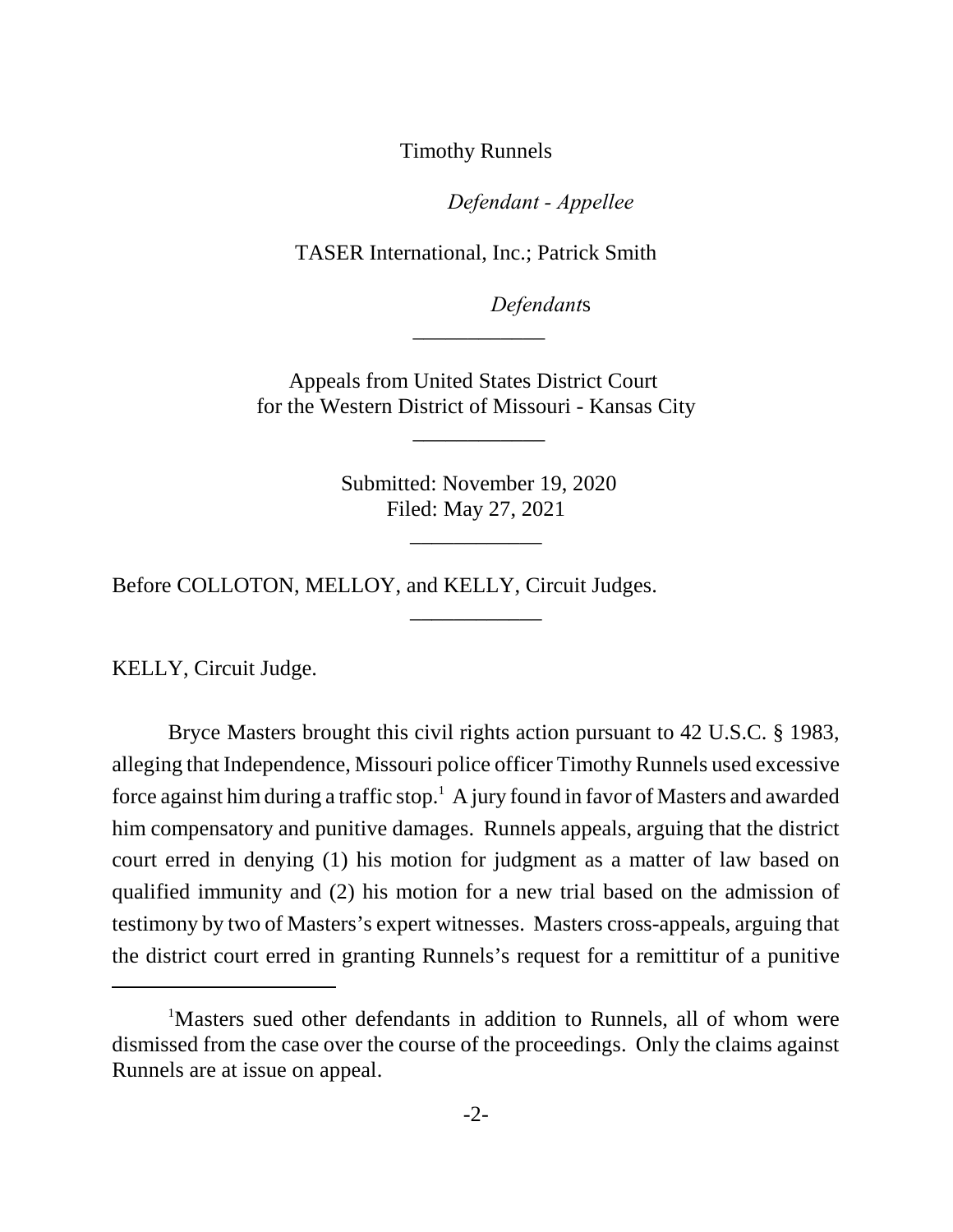damages award. Having jurisdiction under 28 U.S.C. § 1291, we affirm in part and reverse in part.

I.

In the afternoon of September 14, 2014, Bryce Masters, then a 17-year-old high school senior, was driving his car on a residential street in Independence, Missouri.<sup>2</sup> Timothy Runnels, a police officer with seven years' experience in law enforcement, was on patrol in the area. He ran a license plate check on Masters's car, which revealed an outstanding warrant apparently associated with the plate. $^3$  Runnels then initiated a traffic stop.

After both cars stopped on the side of the road, Runnels approached Masters's front passenger-side window and asked Masters to roll it down. Although the window was fully operable, Masters did not roll it down completely. Runnels then walked around to the opposite side of the car, opened the front driver-side door, and ordered that Masters get out of the car. Masters refused, asking, "For what?" and whether he was under arrest. Runnels told Masters he was under arrest, but he did not explain the reason. During the encounter, Runnels never told Masters why he had

<sup>2</sup>These facts are based on the parties' joint stipulation of facts, two video recordings of the incident (from the onboard dash camera of Runnels's police car and the camera on Masters's cell phone), and evidence introduced at trial. We consider the evidence "in the light most favorable to the verdict, giving [Masters] the benefit of all reasonable inferences." Conseco Fin. Servicing Corp. v. N. Am. Mortg. Co., 381 F.3d 811, 818 (8th Cir. 2004).

<sup>&</sup>lt;sup>3</sup>The outstanding warrant was erroneously associated with Masters's license plate through a clerical error. The warrant was actually associated with a different license plate registered to an unrelated 39-year-old woman who had failed to appear in traffic court.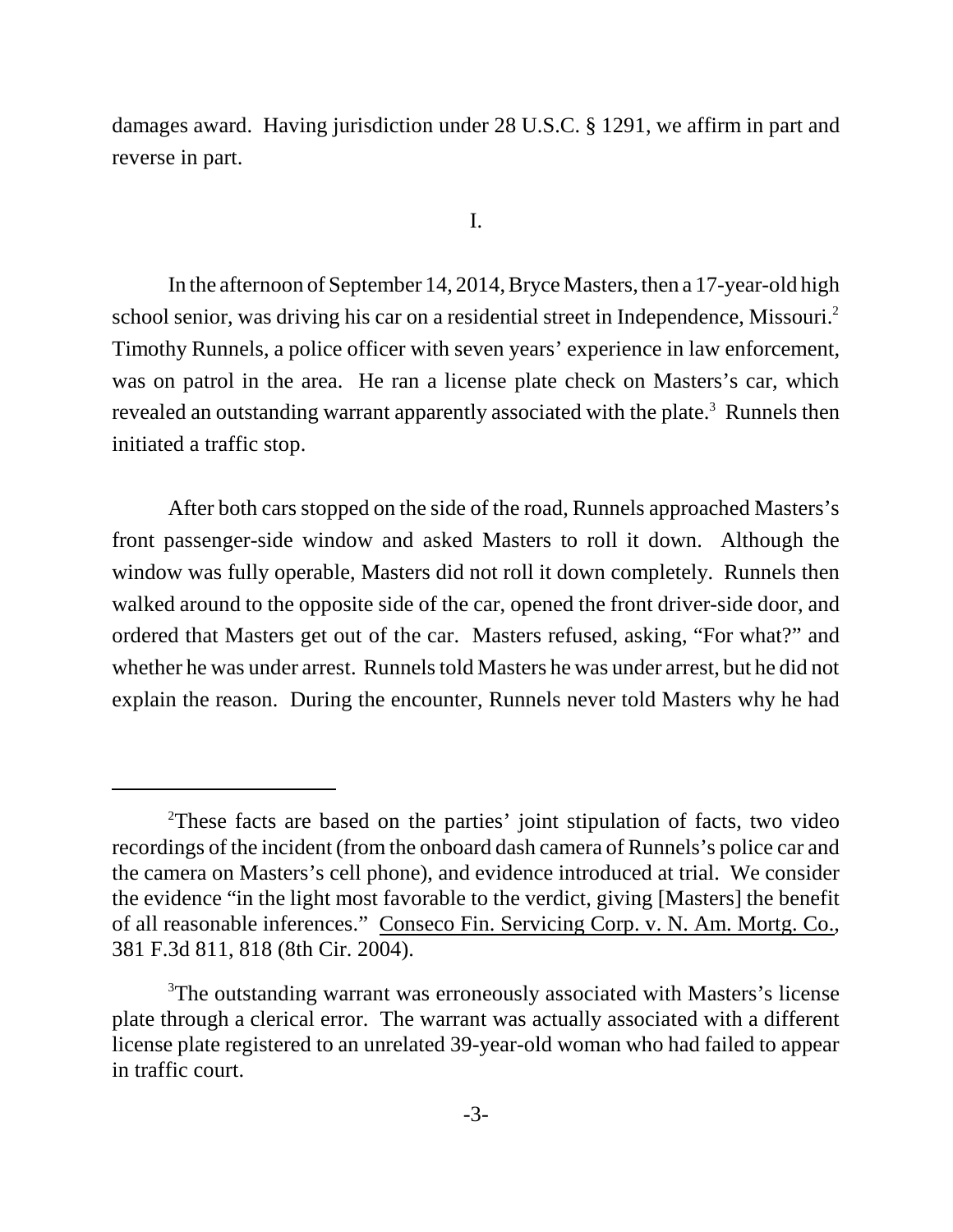been pulled over, and he never asked for Masters's driver's license, vehicle registration, or proof of insurance.

Runnels drew his model X26 Taser,<sup>4</sup> which was in probe mode, and asked, "Do you really wanna get Tased right here in the middle of your car?" Masters resisted by leaning back onto the passenger-side front seat, saying, "I haven't done anything officer." Runnels re-holstered his Taser then attempted to physically remove Masters from the car by pulling on his shirt and legs. Masters temporarily succeeded in resisting Runnels by pulling away from him, but at no point during the encounter did Masters attempt to hit or kick Runnels nor did he verbally threaten him. After several

The X26 user can also operate the Taser in drive stun mode by removing the cartridge from the front of the weapon. Doing so exposes two electrodes, which become energized when the user pulls the trigger and cause a painful burning sensation when applied to a target. Drive stun mode is solely intended to coerce an individual into compliance through the application of pain.

<sup>&</sup>lt;sup>4</sup> According to the parties' stipulation, an X26 Taser is classified as a "less" lethal" weapon used by law enforcement that may be operated in two modes: "probe mode" and "drive stun mode." In probe mode, two barbed darts shoot from the cartridge at the front of the weapon when a user pulls its trigger. If both darts make adequate contact with a target, an electrical circuit is completed and the X26 discharges short, rapid pulses of electrical current that radiate between the darts, causing muscle contractions intended to temporarily and safely incapacitate that person. The length of the electric shock varies depending on how the X26 is used. If the user fires the X26 and immediately releases the trigger, the target will be shocked in a five-second "cycle." The user can cut that cycle short by engaging the X26's safety before the five seconds elapse. The user can also initiate a new fivesecond cycle by pulling the trigger again after the first cycle ends. Alternatively, the user can continuously shock the target for consecutive five-second cycles by holding down the trigger. Before the encounter with Masters, Runnels received training on how to use the Taser to reduce the risk of inducing cardiac arrest. Specifically, he was trained to avoid (1) targeting an individual's chest with a Taser and (2) prolonging Taser discharges. Additionally, Runnels knew that he could stop the Taser from discharging continuously by engaging the safety or releasing the trigger.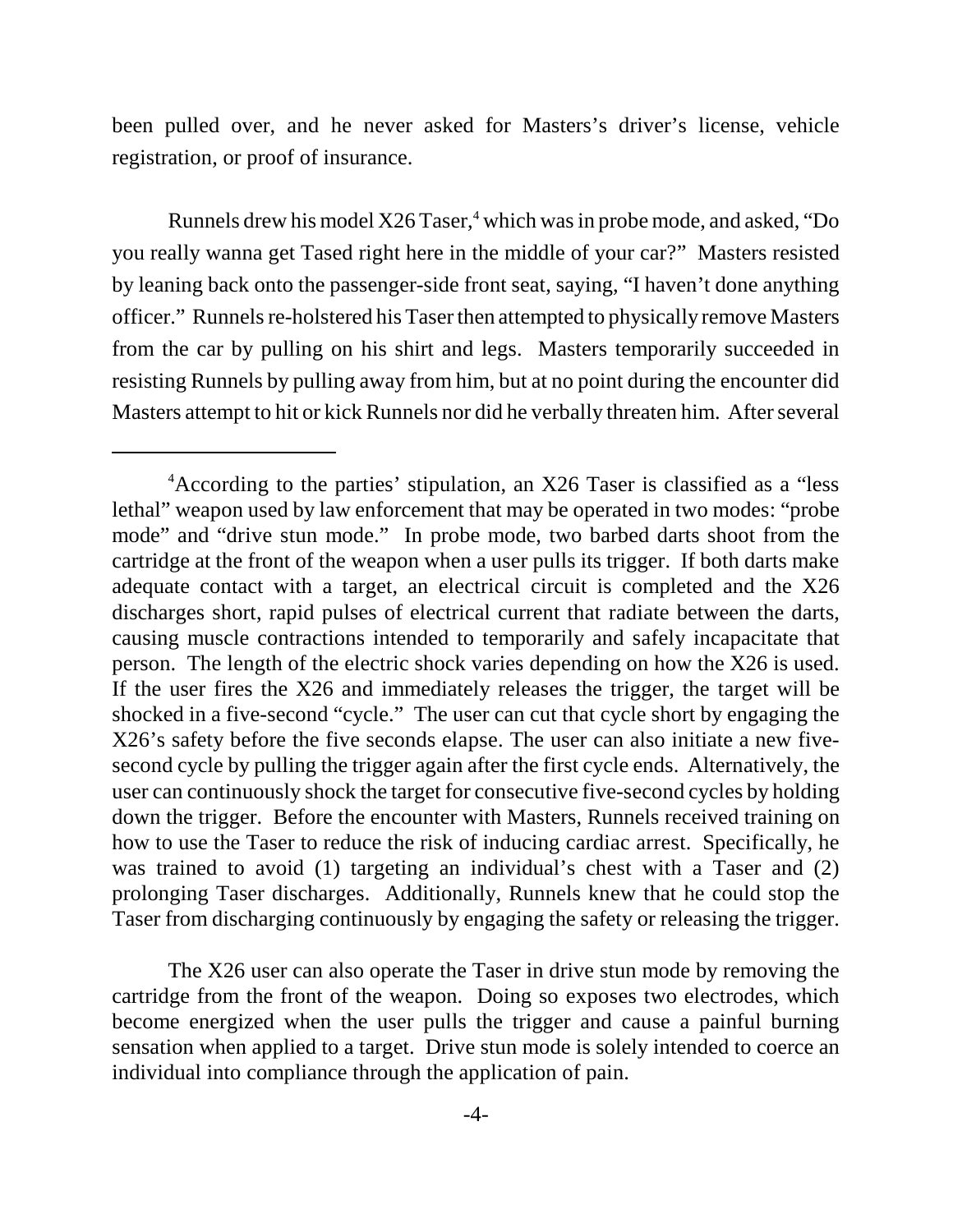seconds, Runnels again drew his Taser and pointed it at Masters. He said, "All right, fine, f\*\*\* it. Just get out. Out, out right now," and he pulled the trigger.

One Taser probe lodged in Masters's chest while the other lodged in his abdomen, and the Taser began to shock Masters. Masters was nevertheless able to move, get out of the car, and lie face-down on the asphalt, where he fell unconscious. Runnels knelt down, released the trigger, and handcuffed Masters's hands behind his back. Runnels kept the Taser trigger engaged from the time he initially fired the Taser until he knelt down to handcuff Masters. The parties agree that the continuous Taser discharge lasted at least 20 seconds, the equivalent of four cycles of the Taser. During the Taser discharge, Masters complied with all of Runnels's commands until he fell unconscious.

After handcuffing him, Runnels lifted Masters, who was still unconscious, by his arms and dragged him several feet around the rear of the car to a driveway on the edge of the road. Runnels dropped Masters face-first onto the concrete, fracturing four teeth and causing abrasions to Masters's forehead as well as a laceration on his chin. In addition, the Taser discharge had disrupted Masters's heart beat, causing Masters to suffer a convulsion due to a lack of oxygenated blood flowing to his brain 34 seconds after Runnels fired the Taser. One minute and 41 seconds later, Masters fell into cardiac arrest. Emergency medical responders were able to resuscitate Masters, but he suffered hypoxia and anoxic brain injury as a result of his cardiac arrest.

 Runnels was subsequently terminated from the Independence Police Department because of this incident and, after an FBI investigation, was indicted on two counts of deprivation of rights under color of law (one for the prolonged use of the Taser and one for dropping Masters to the ground) and two counts of obstruction of justice. On September 11, 2015, Runnels pleaded guilty to the deprivation of rights count related to the drop, the remaining counts were dismissed, and he was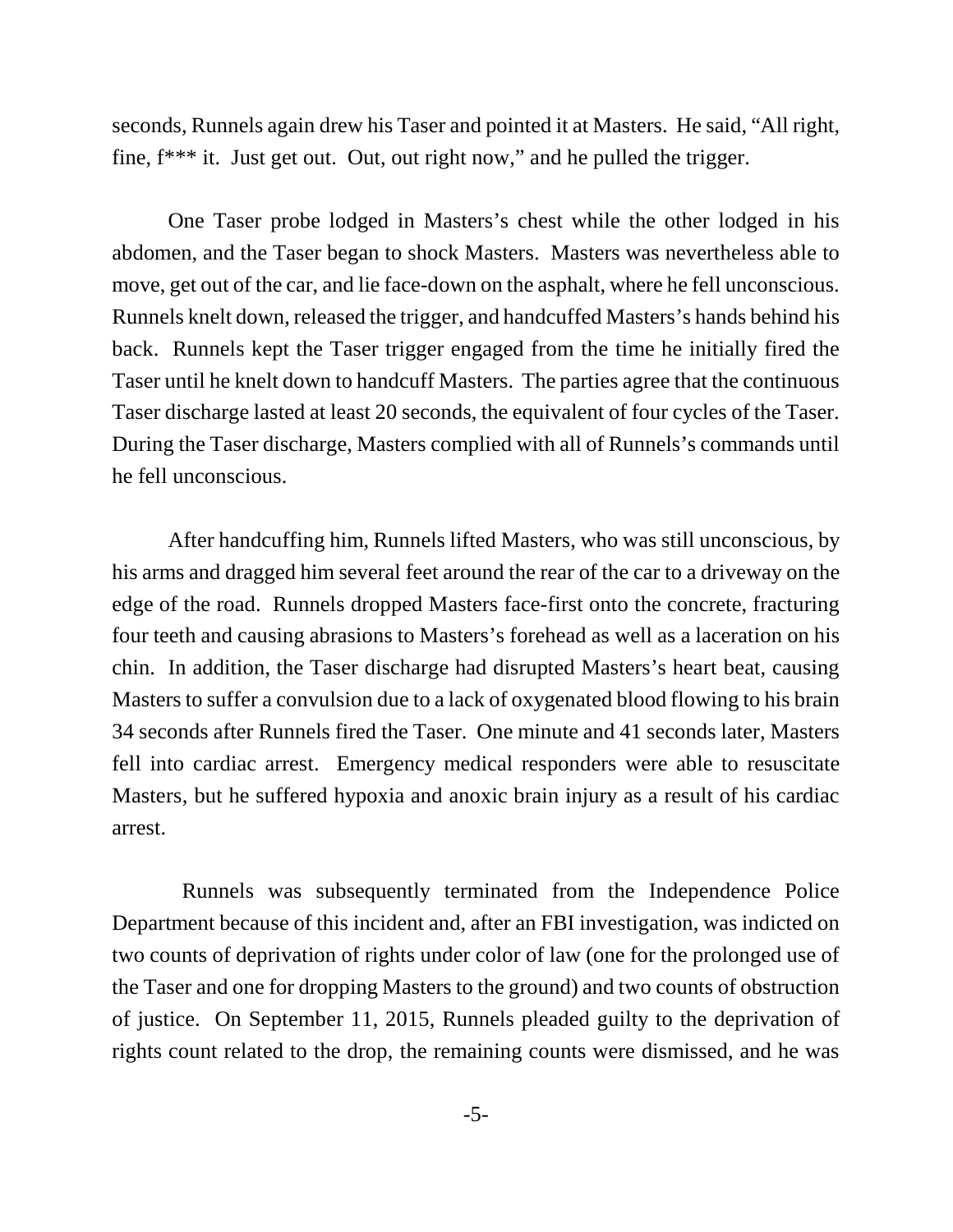sentenced to 48 months' imprisonment. Judgment in a Criminal Case, United States v. Runnels, No. 15-cr-00106-DW, at Doc. 44 (W.D. Mo. June 1, 2016).

On September 26, 2016, Masters sued Runnels under 42 U.S.C. § 1983 for violating his civil rights. As relevant to this appeal, Masters initially claimed that Runnels violated his Fourth Amendment right against the use of excessive force by (1) firing a Taser into Masters's chest, (2) prolonging the Taser discharge (the prolonged Taser claim), and (3) picking Masters up after he was rendered unresponsive and dropping him face-first onto concrete (the drop claim).

At the close of discovery, Runnels moved for summary judgment, arguing he was entitled to qualified immunity on Masters's two Taser-related claims. The district court denied the motion. Before trial, Runnels moved to exclude the expert testimony of, among others, Michael Dreiling, a vocational rehabilitation expert, and Dr. Karen Tabak, an economics expert. After a Daubert hearing on November 27, 2018, the district court denied Runnels's motion.

On December 10, 2018, a five-day jury trial commenced. At the close of Masters's evidence, Runnels moved for judgment as a matter of law, again arguing that he was entitled to qualified immunity for Masters's first two claims. The district court denied the motion. Runnels renewed the motion at the close of all evidence, and the district court again denied it.

On December 13, Masters submitted only the second and third claims—the prolonged Taser claim and the drop claim—to the jury. On December 14, the jury found in favor of Masters on both claims, awarding Masters \$5,000,000<sup>5</sup> in compensatory damages for the prolonged Taser claim and \$50,000 in compensatory

<sup>&</sup>lt;sup>5</sup>The district court later reduced the compensatory damages award for the prolonged Taser claim to \$2,900,000 to account for two payments that resulted in a \$2,100,000 credit against the initial \$5,000,000 award.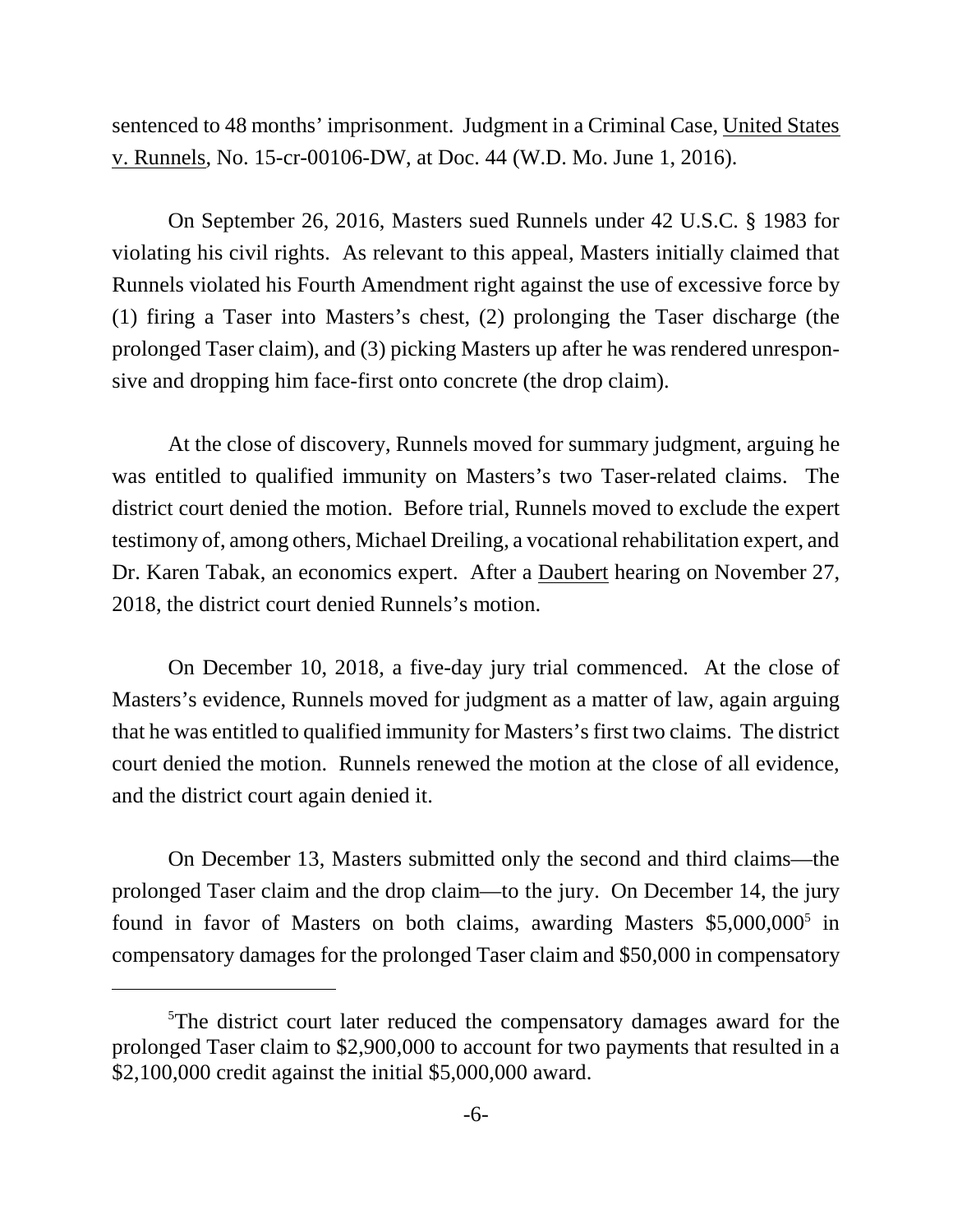damages for the drop claim. The jury also awarded punitive damages on both claims—\$500,000 for the prolonged Taser claim and \$1,000,000 for the drop claim.

Runnels filed three post-trial motions. First, he renewed his motion for judgment as a matter of law on the prolonged Taser claim on the ground of qualified immunity. Second, he filed a motion for a new trial, arguing that the district court erred by, among other things, admitting the expert testimony of Dreiling and Dr. Tabak. Third, he filed a motion to alter or amend the judgment by remittitur, arguing that the jury's \$1,000,000 punitive damages award for the drop claim was grossly excessive. On May 7, 2019, the district court denied Runnels's motions for judgment as a matter of law and a new trial but granted his motion for remittitur, decreasing the punitive damages award for the drop claim to \$236,500.<sup>6</sup> This appeal and crossappeal followed.

## II.

First, Runnels appeals the denial of his post-verdict motion for judgment as a matter of law, arguing that he is entitled to qualified immunity for Masters's prolonged Taser claim. We review a district court's denial of judgment as a matter of law on the basis of qualified immunity de novo, using the same standards as the district court. See Luckert v. Dodge Cnty., 684 F.3d 808, 816 (8th Cir. 2012). "A motion for judgment as a matter of law is proper only if 'a reasonable jury would not

 $6As$  part of its order, the district court credited \$2,700 against the compensatory damages award for the drop claim to account for the restitution payment Runnels made in connection with his conviction based on the same conduct. This reduced the amount of compensatory damages Masters would receive on the drop claim to \$47,300. When the district court granted remittitur, it did so by reducing the punitive damages award to a 5:1 ratio, using \$47,300 as the amount of the compensatory damages award. Neither party asserts error in the district court's decision to rely on the reduced amount of compensatory damages to calculate the reduced punitive damages award.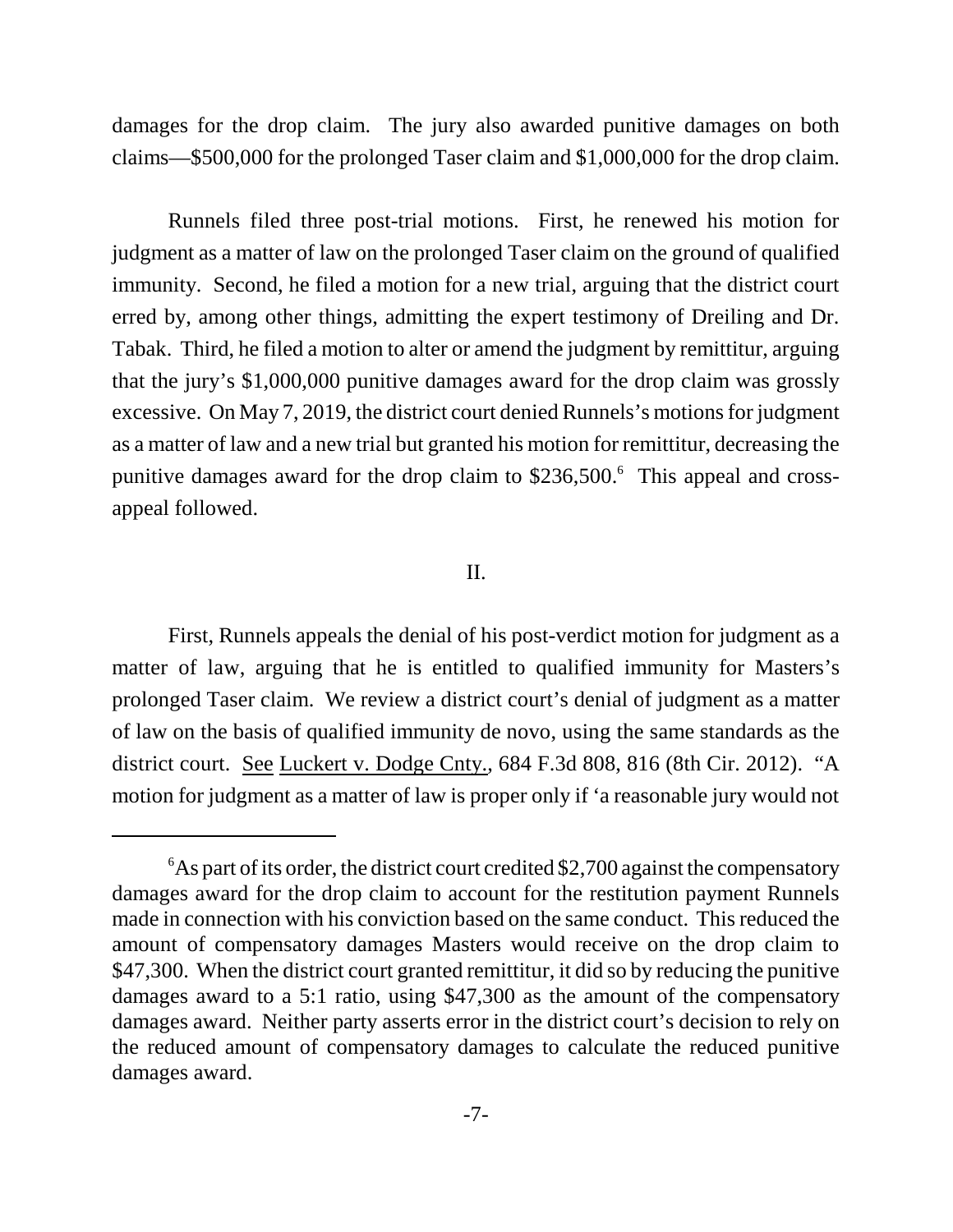have a legally sufficient evidentiary basis to find for [Masters].'" Id. at 817 (quoting Fed. R. Civ. P. 50(a)). Our review is "highly deferential to the jury verdict," id., and we must draw all reasonable inferences in favor of Masters "without making credibility assessments or weighing the evidence," Dean v. Cnty. of Gage, 807 F.3d 931, 936 (8th Cir. 2015) (quoting Phillips v. Collings, 256 F.3d 843, 847 (8th Cir. 2001)).

"Qualified immunity shields government officials from liability in a § 1983 action unless the official's conduct violates a clearly established constitutional or statutory right of which a reasonable person would have known." De Boise v. Taser Int'l, Inc., 760 F.3d 892, 896 (8th Cir. 2014) (quoting Brown v. City of Golden Valley, 574 F.3d 491, 495 (8th Cir. 2009)). "Qualified immunity gives government officials breathing room to make reasonable but mistaken judgments, and protects all but the plainly incompetent or those who knowingly violate the law." Blazek v. City of Iowa City, 761 F.3d 920, 922 (8th Cir. 2014) (quoting Stanton v. Sims, 571 U.S. 3, 6 (2013) (per curiam)). We conduct a two-part inquiry to determine whether qualified immunity protects a government official from liability: "(1) whether the facts shown by the plaintiff make out a violation of a constitutional or statutory right, and (2) whether that right was clearly established at the time of the defendant's alleged misconduct." Brown, 574 F.3d at 496.

We start with whether the evidence makes out a constitutional violation, specifically whether Runnels's prolonged use of the Taser amounted to an excessive use of force. To answer this question, we look to "whether the amount of force used was objectively reasonable under the particular circumstances." Shekleton v. Eichenberger, 677 F.3d 361, 366 (8th Cir. 2012) (quoting Johnson v. Carroll, 658 F.3d 819, 824 (8th Cir. 2011)). "We evaluate the reasonableness of an officer's use of force 'from the perspective of a reasonable officer on the scene, rather than with the 20/20 vision of hindsight.'" Brown, 574 F.3d at 496 (quoting Graham v. Connor, 490 U.S. 386, 396 (1989)). Looking to the totality of the circumstances, we consider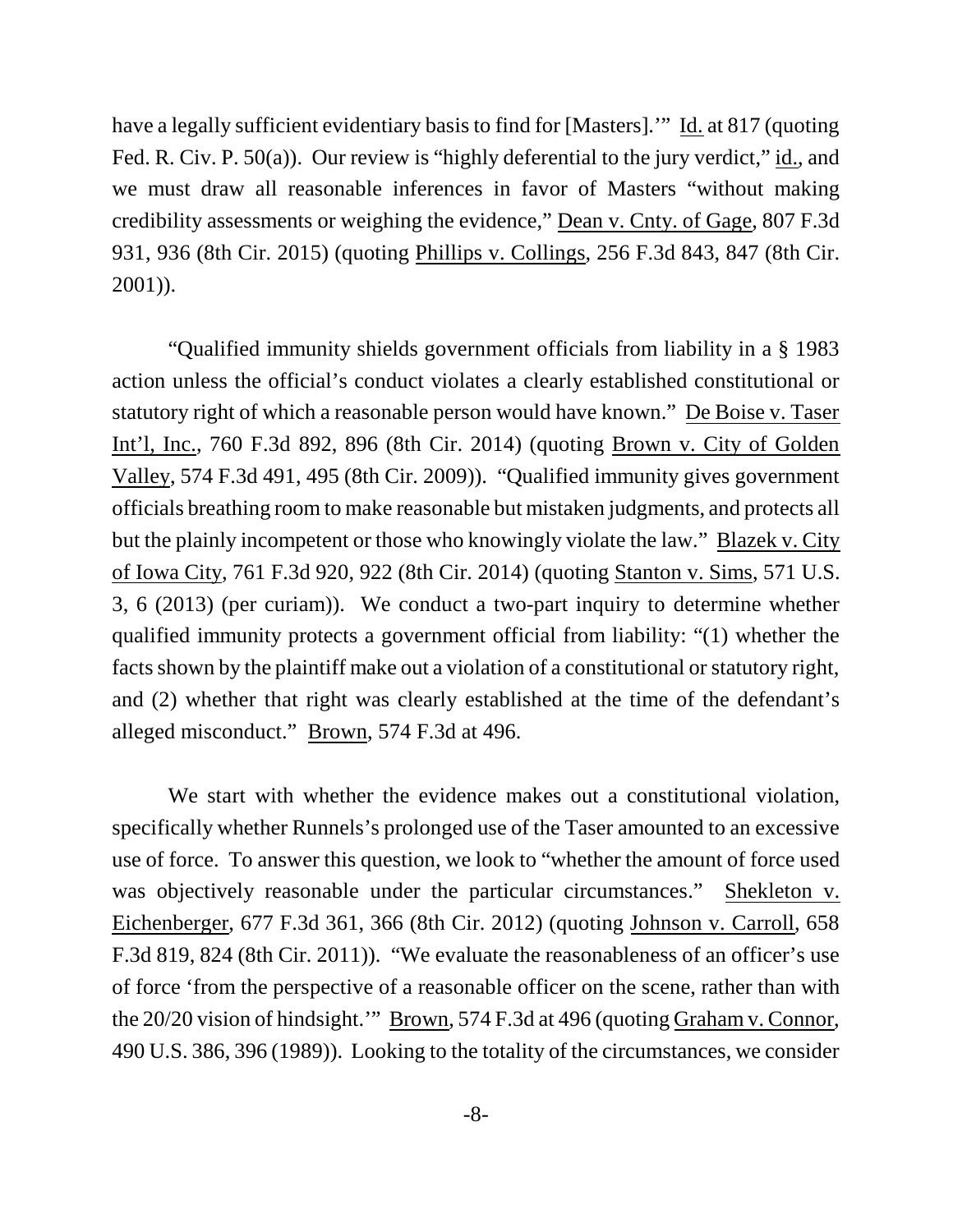(1) "the severity of the crime at issue," (2) "the immediate threat the suspect poses to the safety of the officer or others," and (3) "whether the suspect is actively resisting or attempting to evade arrest by flight." Shekleton, 677 F.3d at 366 (quoting Smith v. Kan. City, Mo. Police Dep't, 586 F.3d 576, 581 (8th Cir. 2009)). "Force is least justified against nonviolent misdemeanants who do not flee or actively resist arrest and pose little or no threat to the security of the officers or the public." Id. (internal quotation omitted).

Although we give some consideration to the circumstances in which Runnels initially discharged the Taser, Master's excessive force claim focuses solely on Runnels's prolonged use of his Taser, or the last 15 seconds of its deployment.<sup>7</sup> See Jackson v. Stair, 944 F.3d 704, 712 (8th Cir. 2019) (finding error where the district court did not analyze the second discharge of a Taser, which nearly instantaneously followed the initial discharge without warning, as a separate use of force); cf. Smith v. Conway Cnty., 759 F.3d 853, 860–61 (8th Cir. 2014) (analyzing under the Eighth Amendment the constitutionality of the second tasing of a non-violent, no longer aggressive inmate attempting to comply with prison guards' orders separately from the initial discharge of a Taser).

Viewing the facts in the light most favorable to the verdict, Runnels's prolonged use of his Taser was not an objectively reasonable use of force. Masters's conduct leading up to the tasing "did not amount to a severe or violent crime." Brown, 574 F.3d at 496. And although Masters initially resisted Runnels's attempts

<sup>&</sup>lt;sup>7</sup>At trial, the court gave the gave the following instruction to the jury: "If you find that defendant Timothy Runnels had a reasonable belief that plaintiff Bryce Masters was actively resisting arrest as the taser was discharged, that plaintiff was failing to comply, or defendant Runnels continued the taser discharge unintentionally, your verdict must be in favor of defendant Timothy Runnels." As Runnels conceded at oral argument, by rendering its verdict in favor of Masters, the jury found that Runnels did not have a reasonable belief that Masters was actively resisting arrest during the last 15 seconds of the continuous 20-second Taser discharge.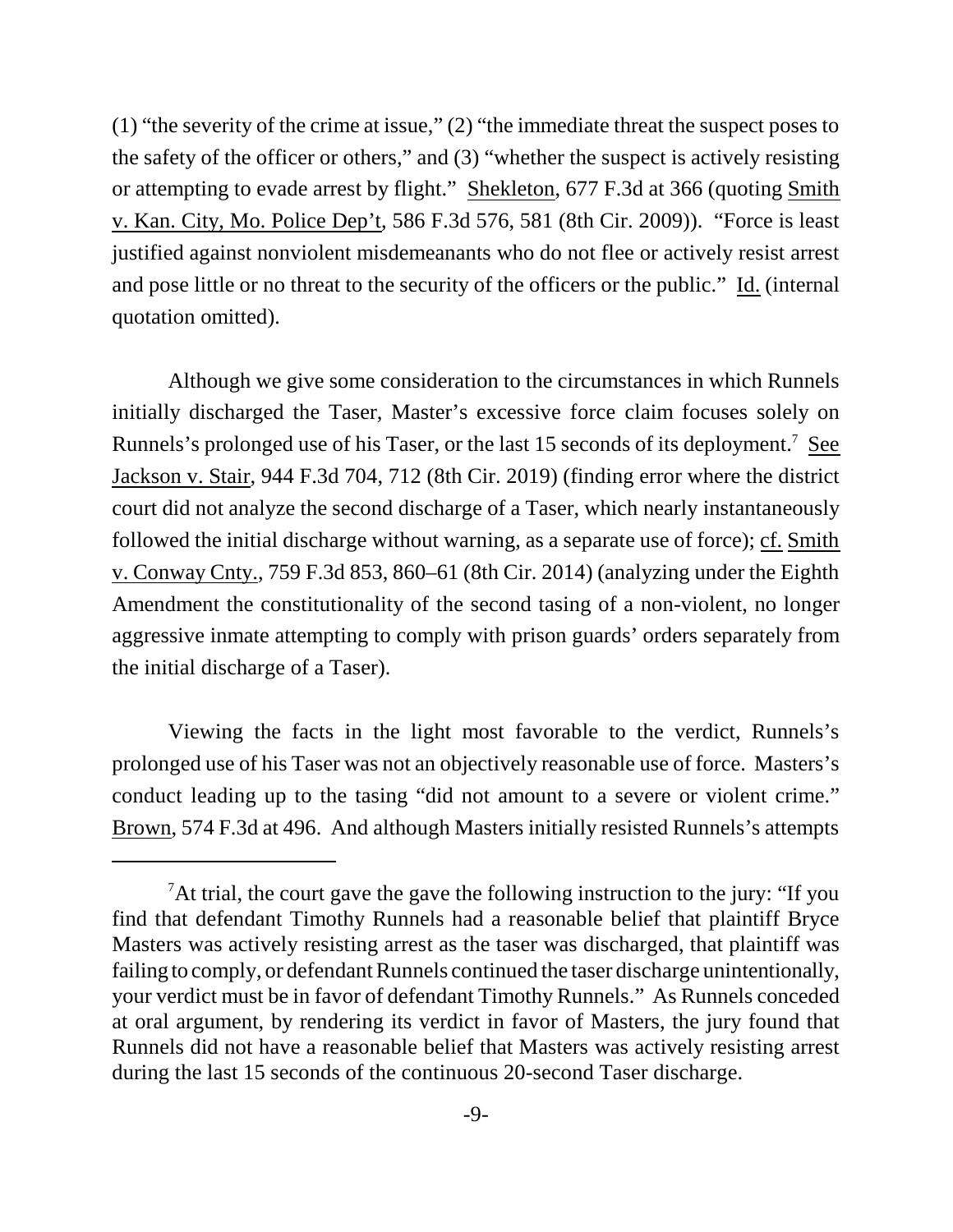to remove him from the car, he did not physically hit or verbally threaten Runnels. Masters, who was 17 years old at the time, "posed at most a minimal safety threat" to Runnels. Id. at 497. Moreover, any slight safety threat he might have posed dissipated during the last 15 seconds of the continual tasing when he was not resisting but in fact was complying with Runnels's commands, getting out of his car, and laying down on the pavement. In sum, Masters "was an unarmed suspected misdemeanant, who [was] not resist[ing] arrest, did not threaten [Runnels], did not attempt to run from him, and did not behave aggressively towards him." Shekleton, 677 F.3d at 366. A reasonable officer would not have continued to tase Masters under these circumstances. See Goodwin v. City of Painesville, 781 F.3d 314, 324–25 (6th Cir. 2015) (finding a Fourth Amendment violation where police officers continuously tased the plaintiff in probe mode for 21 seconds, during which he "was convulsing uncontrollably and had ceased all resistance"); Jones v. Las Vegas Metro. Police Dep't, 873 F.3d 1123, 1130–31 (9th Cir. 2017) (finding a triable issue of fact as to whether police officers violated the plaintiff's Fourth Amendment rights where they continued to tase him while he lay "on the ground after his body 'locked up' as a result of repeated taser shocks"); Glasscox v. City of Argo, 903 F.3d 1207, 1214 (11th Cir. 2018) ("Even if the arrestee's resistance justified deployment of a taser initially, if he has stopped resisting during this time period, further taser deployments are excessive." (cleaned up)). "[E]ven previously-resisting suspects have a constitutional right to be free of a gratuitous application of a Taser once they have stopped all resistance." Goodwin, 781 F.3d at 324.

Runnels nevertheless argues that this was a "tense and rapidly evolving" encounter. In his view, it was reasonable to continue discharging the Taser, even while Masters was compliant, until Masters was fully subdued. It is true that the reasonableness of an officer's use of force must take into account that "police officers are often forced to make split-second judgments—in circumstances that are tense, uncertain, and rapidly evolving—about the amount of force that is necessary in a particular situation." Graham, 490 U.S. at 397. "Even so, a reasonable officer is not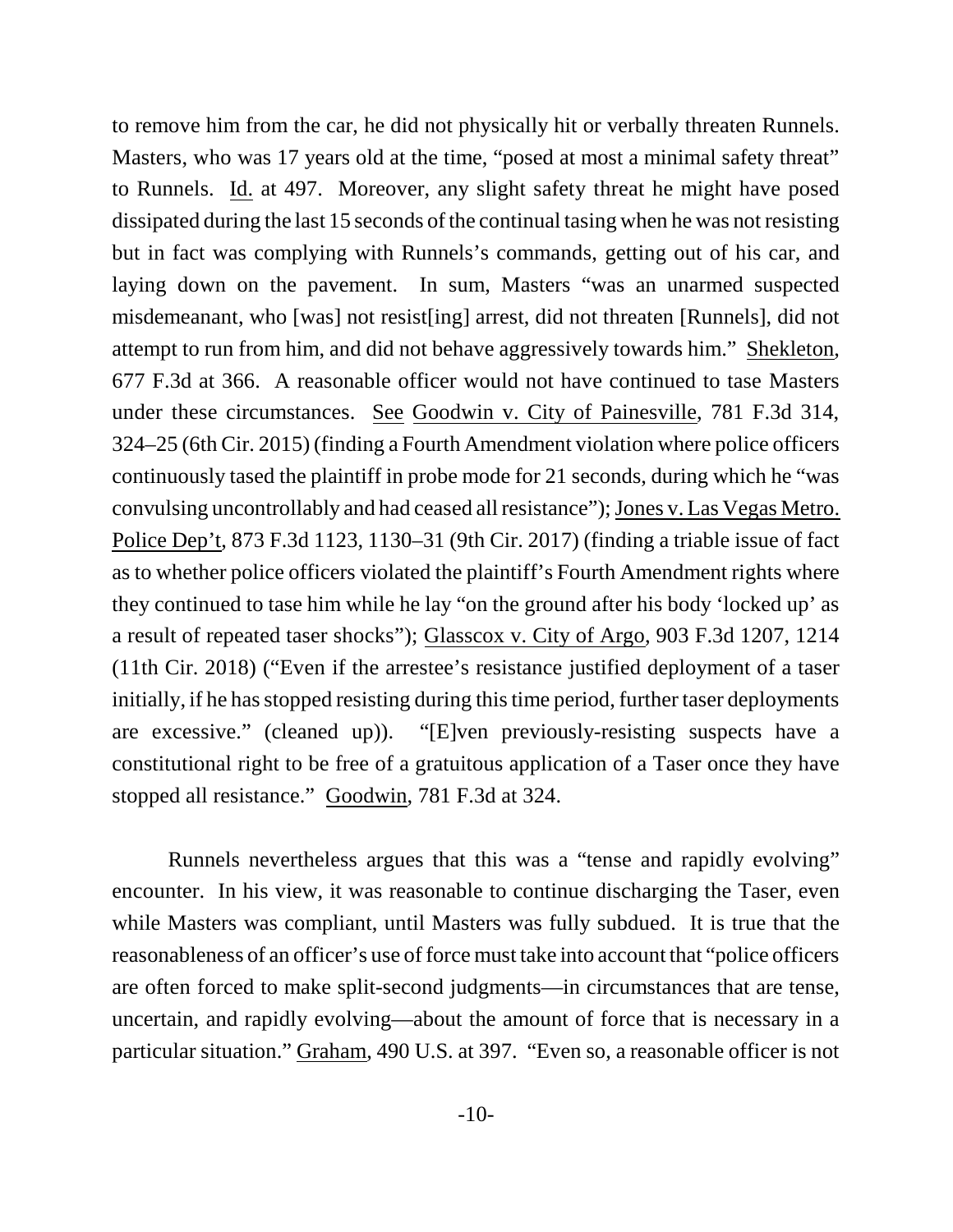permitted to ignore changing circumstances." Neal v. Ficcadenti, 895 F.3d 576, 581 (8th Cir. 2018). The undisputed evidence shows that Masters stopped resisting arrest soon after Runnels initially discharged his Taser. A reasonable officer would have taken into account those changed circumstances to determine whether continued or additional use of the Taser was warranted. Runnels did not do so, and the record supports Masters's claim that Runnels used excessive force when prolonging the use of the Taser.

Second, we consider whether the right to be free from an excessive, prolonged use of a Taser was clearly established as of September 14, 2014, when the traffic stop occurred. See Shekleton, 677 F.3d at 366 ("When determining whether an action was a clearly established constitutional violation, we look to the state of the law at the time of the incident."). "For a right to be clearly established, 'existing law must have placed the constitutionality of the officer's conduct beyond debate.'" Bell v. Neukirch, 979 F.3d 594, 606 (8th Cir. 2020) (quoting District of Columbia v. Wesby, 138 S. Ct. 577, 589 (2018)). The law must have been clear enough at the time of the officer's conduct "that every reasonable official would interpret it to establish the particular rule the plaintiff seeks to apply." Id. at 606–07 (quoting Wesby, 138 S. Ct. at 590). "The relevant, dispositive inquiry is whether it would be clear to a reasonable officer that his conduct was unlawful in the situation he confronted." Brown, 574 F.3d at 499 (quoting Saucier v. Katz, 533 U.S. 194, 202 (2001)).

In September 2014, it was clearly established that prolonging the use of a Taser against a suspect who was complying with a police officer's commands constituted an excessive use of force. See Jackson, 944 F.3d at 713. In Jackson, we held that it was clearly established as of 2013 that tasing an individual—who had fallen to the ground after being initially tased for five seconds—a second time without warning or time to affirmatively comply with the officer's commands was excessive force. See id. at 711–13. This was the case even though Jackson was initially tased for actively threatening a police officer by "rais[ing] his right fist toward the officer's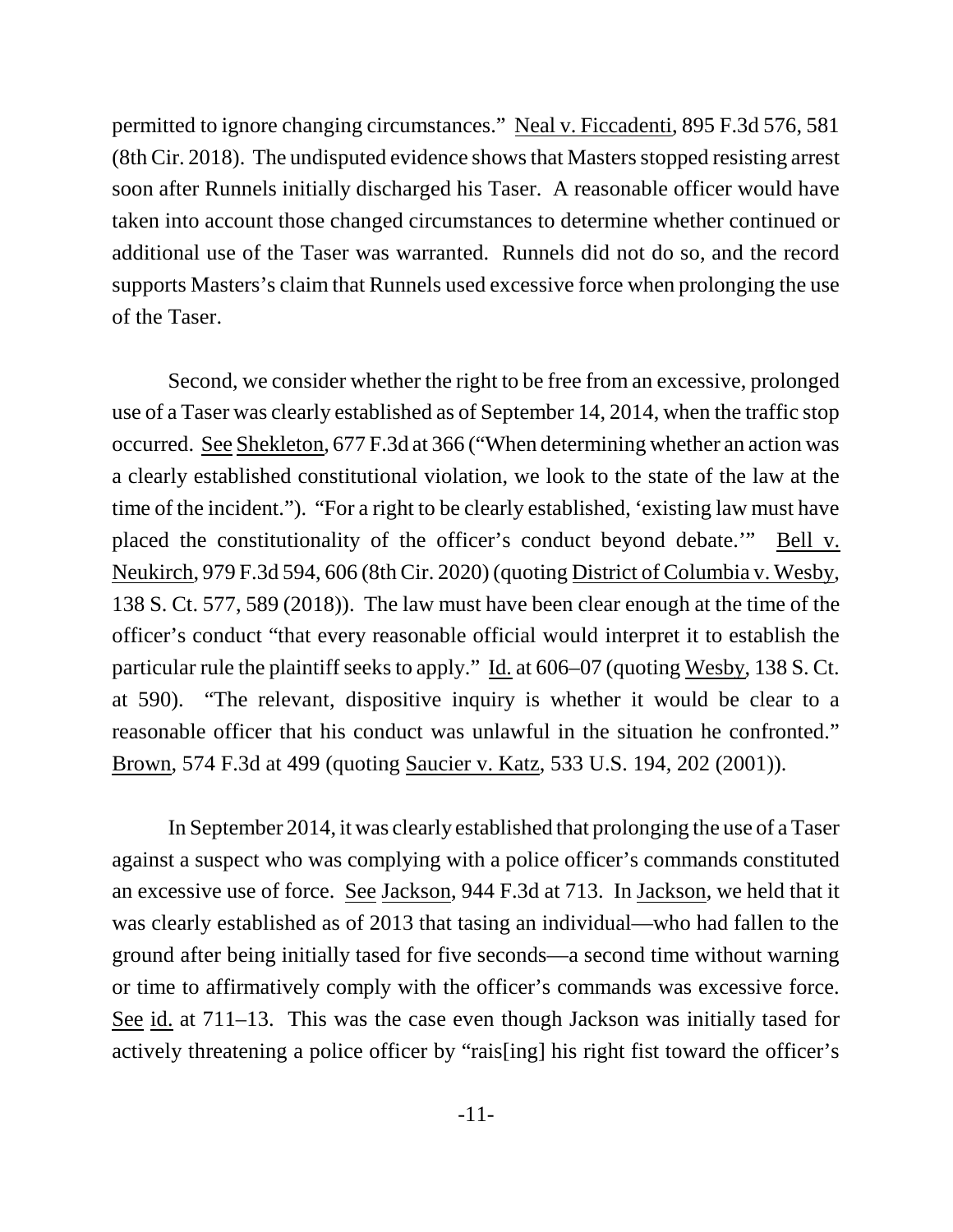head." Id. at 708. Thus, by 2013, our case law had sufficiently established that tasing a "non-threatening, non-fleeing, non-resisting" misdemeanant was excessive, regardless of his or her earlier conduct that precipitated the initial use of force. See id. at 713 (citing Brown, 574 F.3d at 496–97; then citing Shannon v. Koehler, 616 F.3d 855, 862–63 (8th Cir. 2010); and then citing Montoya v. City of Flandreau, 669 F.3d 867, 871–72 (8th Cir. 2012)). Even though Jackson actively resisted arrest, we held that it would have been sufficiently clear to a reasonable officer that tasing him a second time while he was incapacitated from the first Taser discharge violated his constitutional right to be free from excessive force.

Runnels argues this case is distinguishable because the officer in Jackson "delivered a second taser application while the suspect was prone on the ground under the effects of the taser, clearly no longer resisting arrest." Yet that is effectively what happened here—Runnels continued to deploy his Taser after Masters was clearly no longer resisting arrest. Runnels also asserts there is "no bright line" on how long an officer may tase a suspect. But there is: An officer may not continue to tase a person who is no longer resisting, threatening, or fleeing. That is so whether the tasing comes in the form of multiple, separate deployments or, as in this case, a single, continuous deployment that lasts for an extended period of time. By September 2014, "when the tasing[] of [Masters] occurred, there was sufficient case law to establish that a misdemeanor suspect in [Masters's] position at the time of the [prolonged] tasing—non-threatening, non-fleeing, non-resisting—had a clearly established right to be free from excessive force," Jackson, 944 F.3d at 713, and that prolonged tasing of such a suspect was excessive.

The district court did not err in denying Runnels's motion for judgment as a matter of law on Masters's prolonged Taser claim.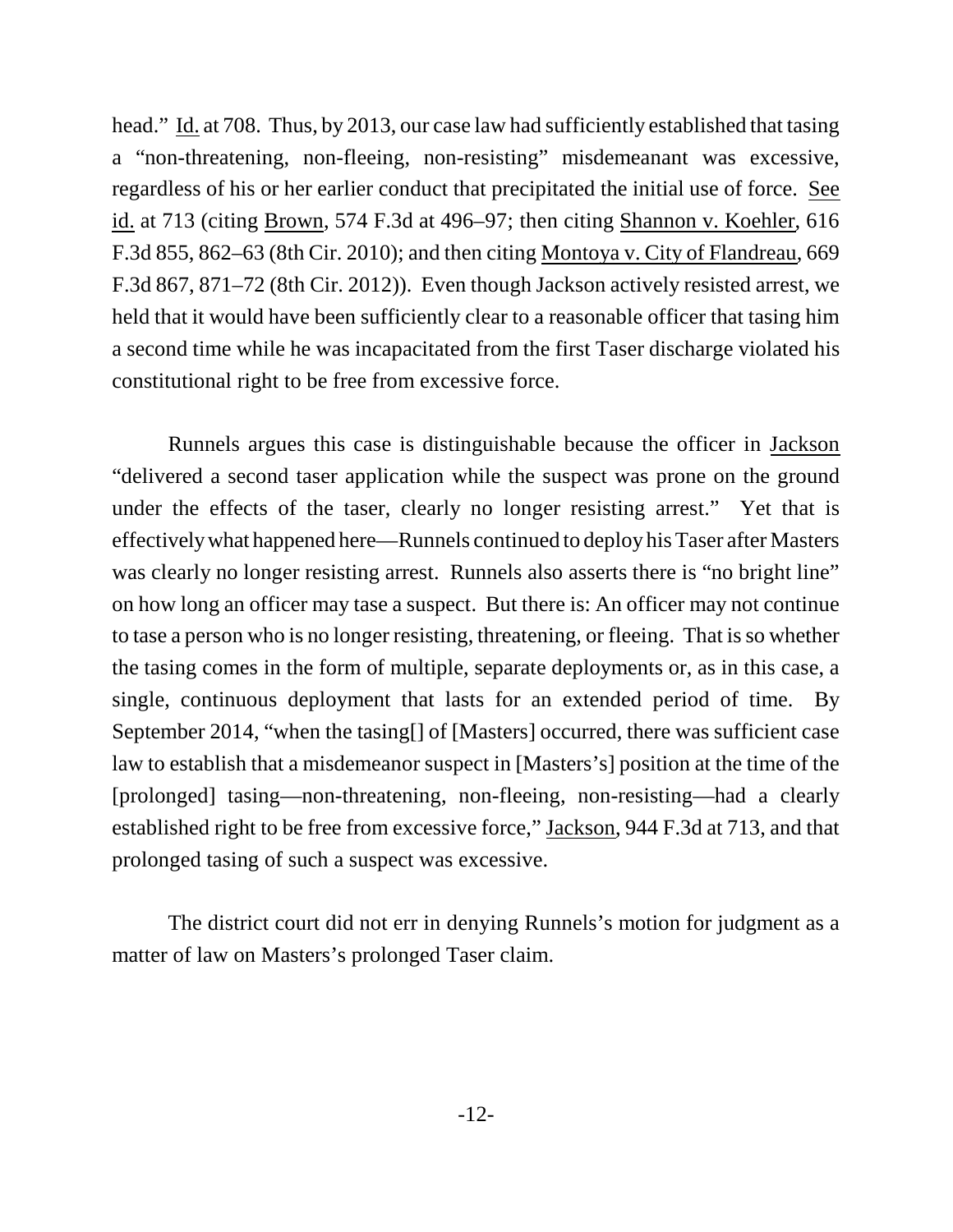Runnels next appeals the district court's denial of his motion for a new trial on the grounds that the testimony of Dreiling, Masters's vocational rehabilitation expert, and Dr. Tabak, Masters's economics expert, should have been excluded. We review the district court's decision regarding the admissibility of expert witness testimony for an abuse of discretion. See In re Wholesale Grocery Prods. Antitrust Litig., 946 F.3d 995, 1000 (8th Cir. 2019). We will not reverse the district court's determination on the admissibility of expert testimony "[a]bsent a clear and prejudicial abuse of discretion." In re Prempro Prods. Liab. Litig., 586 F.3d 547, 565 (8th Cir. 2009); see also Fed. R. Civ. P. 61 ("Unless justice requires otherwise, no error in admitting or excluding evidence . . . is ground for granting a new trial . . . .").

Trial judges serve a "gatekeeping" function and have "considerable leeway" in admitting or excluding evidence, including expert testimony. Kumho Tire Co. v. Carmichael, 526 U.S. 137, 152 (1999). Under the Federal Rules of Evidence,

[a] witness who is qualified as an expert by knowledge, skill, experience, training, or education may testify in the form of an opinion or otherwise if: (a) the expert's scientific, technical, or other specialized knowledge will help the trier of fact to understand the evidence or to determine a fact in issue; (b) the testimony is based on sufficient facts or data; (c) the testimony is the product of reliable principles and methods; and (d) the expert has reliably applied the principles and methods to the facts of the case.

Fed. R. Evid. 702. We have recognized that the "cases are legion that . . . call for the liberal admission of expert testimony," Johnson v. Mead Johnson & Co., 754 F.3d 557, 562 (8th Cir. 2014), and "[c]ourts should resolve doubts regarding the usefulness of an expert's testimony in favor of admissibility," Marmo v. Tyson Fresh Meats, Inc., 457 F.3d 748, 758 (8th Cir. 2006). Nevertheless, "[e]xpert testimony is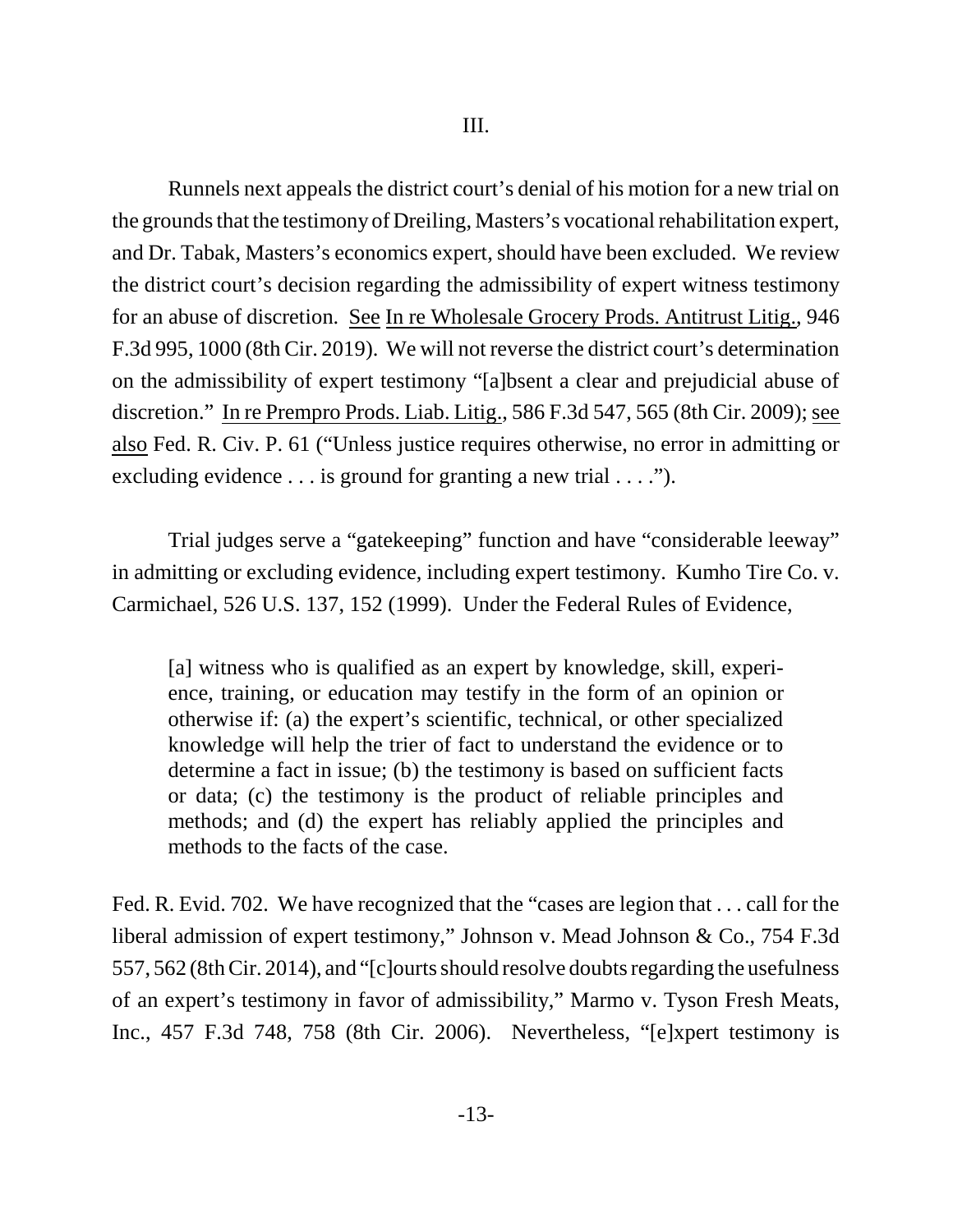inadmissible if it is speculative, unsupported by sufficient facts, or contrary to the facts of the case." Wholesale Grocery, 946 F.3d at 1001.

Runnels asserts that Dreiling's vocational rehabilitation expert testimony was inadmissible because it was not supported by sufficient medical facts or data. "A vocational rehabilitationist assesses the extent of an individual's disability, evaluates how the disability affects the individual's employment opportunities, and assists the individual's re-entry into the labor market." Elcock v. Kmart Corp., 233 F.3d 734, 740 (3d Cir. 2000). Because vocational rehabilitationists generally are not physicians, they are not competent to diagnose a person's medical condition or to opine on their physical or psychological impairments. See Nguyen v. Chater, 100 F.3d 1462, 1467 (9th Cir. 1996). They may, however, rely on medical records, reports, and testimony about a person's medical condition, combined with other materials and their knowledge and experience about the labor market, to opine on the effect the medical condition may have on that person's vocational outlook. See id.

In reaching his expert opinion, Dreiling relied upon medical records from the time Masters was initially treated for his injuries, neuropsychological testing performed by Dr. Terrie Price, an independent interview with Masters about his perspective on his injuries, Masters's educational records and employment history, and Dreiling's own education, training, and experience as a vocational rehabilitation consultant. Based on the information contained in these materials, he opined that, due to Masters's anoxic brain injury and related behavioral and cognitive difficulties caused by the tasing, Masters would likely be unable to successfully complete college or obtain a job that could adequately accommodate his physical and emotional needs. Because of this, Dreiling further reasoned that Masters has a diminished future earning capacity compared to his estimated earning capacity before the tasing.

Runnels nevertheless argues that such an opinion is speculative and unsupported by facts because none of Masters's medical experts directly testified that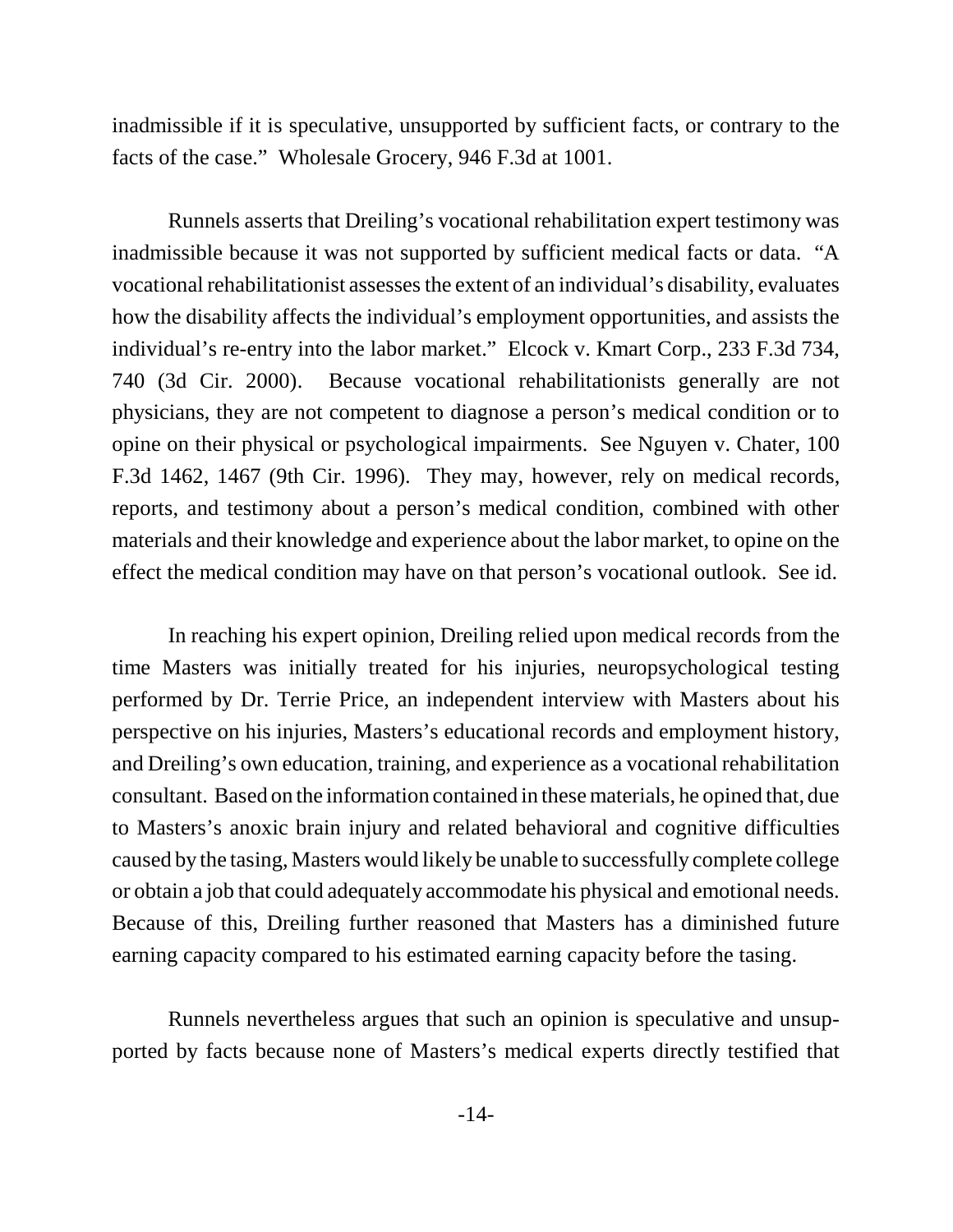Masters's brain injury "would impact him vocationally in any way, shape, form, or fashion." By his reading, the medical records and reports did not establish that Masters could not complete college or perform certain work-related tasks, would have a shortened work life, or would need any special or particular accommodations for work. Instead, he continues, experts like Dr. Price testified that Masters was of above average intelligence and could enroll in and complete college with certain accommodations.

Based on our review of the record, we disagree; there was sufficient undisputed evidence in the record to permit Dreiling to reach an independent vocational rehabilitationist opinion that Masters will have a diminished earning capacity going forward because of his medical, behavioral, and cognitive injuries. Although Dr. Price, when asked on cross-examination, said that she did not believe Masters was wholly incapable of attending college, she expressly conditioned that view by noting that Masters's cognitive and behavioral difficulties would "be limiting in his pursuit of goals." Namely, she identified that Masters's cognitive ability (*e.g.*, executive functioning, processing speed, memory, complex reasoning) and behavior (*e.g.*, frustration tolerance, attention span) were negatively affected by his anoxic brain injury and would require accommodations if Masters chose to pursue college. For example, in 2014, soon after the tasing, she observed that Masters reported slower thinking, headaches, visual problems, forgetfulness, mood swings, judgment issues, and trouble sleeping. And in 2015, when she reassessed Masters, she observed a worsening of some symptoms, including that he exhibited severe depression and anxiety.

Separately, during an interview with Dreiling as part of his vocational rehabilitation assessment, Masters confirmed that he had been dealing with ongoing difficulties since his anoxic brain injury relating to loss of short-term memory, difficulty multi-tasking, fatigue, anxiety, depression, and irritability. Moreover,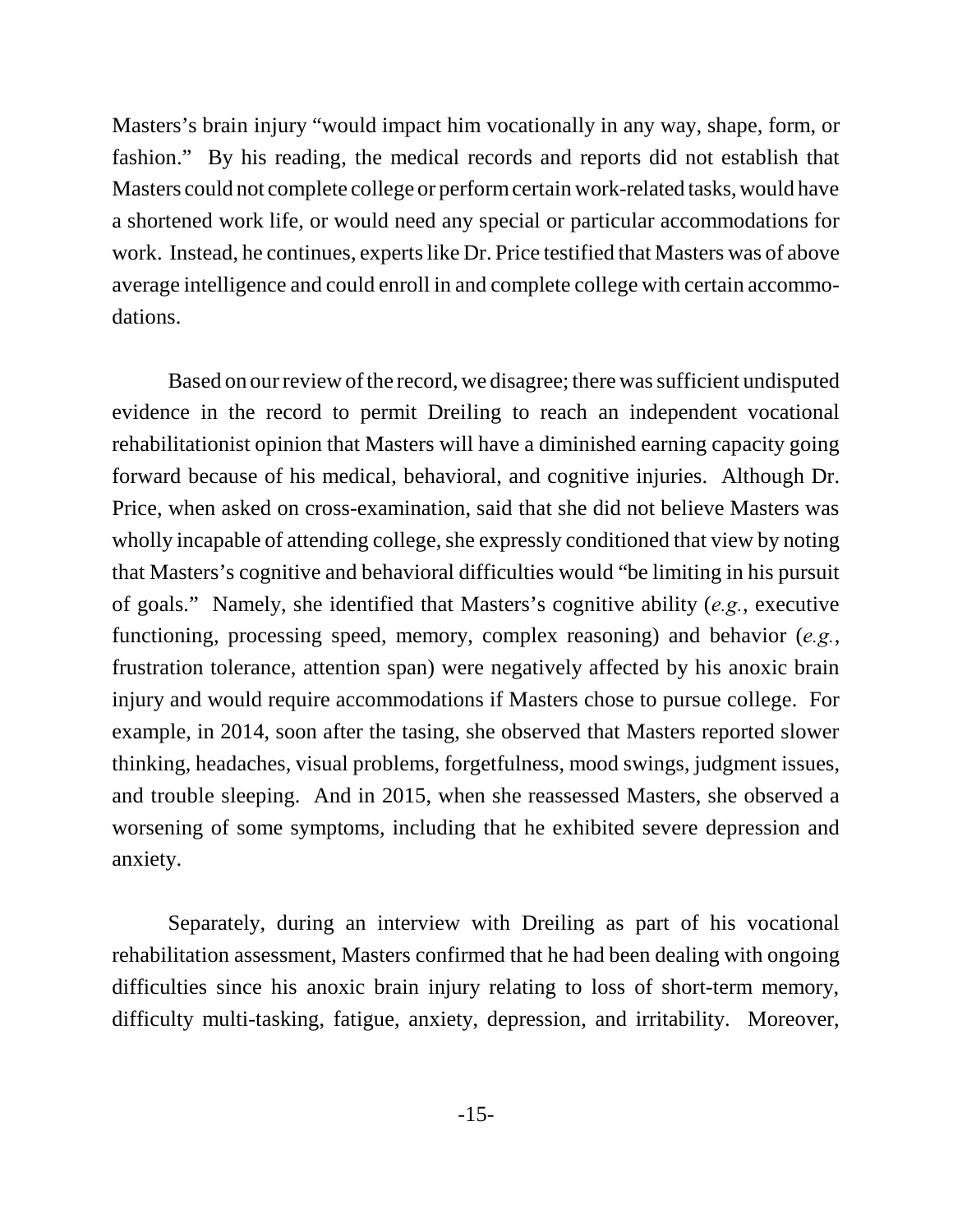Masters explained that he felt incapable of pursuing college-level coursework because of his injuries and related cognitive and behavioral challenges.

Based on all of the above, as well as his experience working with people exhibiting similar challenges, Dreiling concluded that Masters will "have a lot of difficulty with pursuing a college education and being successful and using that education and training in the labor market." Rather than offering an unfounded medical opinion diagnosing Masters's symptoms, Dreiling relied upon medical reports and his own observations to conclude that Masters's cognitive and behavioral challenges would make attending college or obtaining and maintaining employment more difficult. Such an opinion falls within Dreiling's experience and expertise as a vocational rehabilitationist and was not contrary to the medical evidence. To the extent Runnels disagreed with the underlying medical opinions about the scope of Masters's injuries and related difficulties, he was free to challenge them through cross-examination at trial, which he did. See Hose v. Chi. Nw. Transp. Co., 70 F.3d 968, 974 (8th Cir. 1995) ("As a general rule, the factual basis of an expert opinion goes to the credibility of the testimony, not the admissibility, and it is up to the opposing party to examine the factual basis for the opinion in cross-examination." (quoting Loudermill v. Dow Chem. Co., 863 F.2d 566, 570 (8th Cir. 1988))). The district court did not abuse its discretion by admitting Dreiling's expert testimony.

Runnels also argues that the expert testimony of Dr. Tabak, an economist who opined on the present-day value of Masters's diminished future earning capacity, was inadmissible solely because it relied on Dreiling's vocational rehabilitation expert opinion. Because we conclude that Dreiling's expert opinion was properly admitted into evidence, we find no abuse of discretion in the district court's decision to admit Dr. Tabak's expert testimony.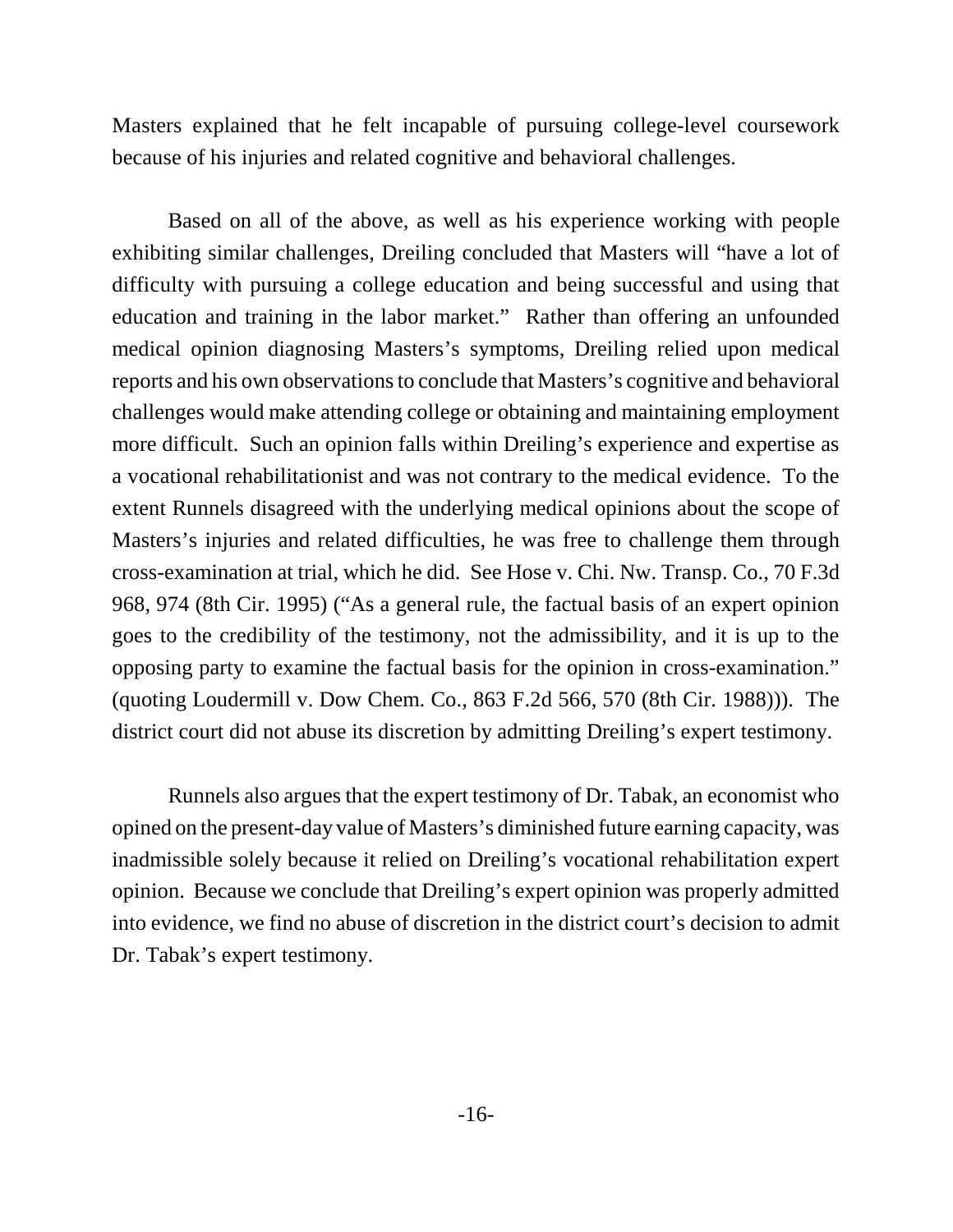Masters cross-appeals, asserting the district court erred in granting a remittitur of the jury's punitive damages award on the drop claim from \$1,000,000 to \$236,500. Punitive damages are imposed to further legitimate interests in "punishing unlawful conduct and deterring its repetition." BMW of N. Am., Inc. v. Gore, 517 U.S. 559, 568 (1996). An award of punitive damages that is "grossly excessive" in relation to those interests, however, "enter[s] the zone of arbitrariness that violates the Due Process Clause of the Fourteenth Amendment." Id.; see also State Farm Mut. Auto. Ins. Co. v. Campbell, 538 U.S. 408, 417 (2003) (noting that grossly excessive punitive damages contravene "[e]lementary notions of fairness enshrined in our constitutional jurisprudence . . . that a person receive fair notice not only of the conduct that will subject him to punishment, but also of the severity of the penalty that a State may impose" (quoting Gore, 517 U.S. at 574 (Breyer, J., concurring))). We review the constitutionality of an award of punitive damages de novo, Ondrisek v. Hoffman, 698 F.3d 1020, 1028 (8th Cir. 2012), and we also review the proportionality determination de novo, Quigley v. Winter, 598 F.3d 938, 953 (8th Cir. 2010) (citing Cooper Indus., Inc. v. Leatherman Tool Grp., Inc., 532 U.S. 424, 435 (2001)).

To determine whether a punitive damages award is grossly excessive, we consider three guideposts: "(1) the degree of reprehensibility of the defendant's misconduct; (2) the disparity between the actual or potential harm suffered by the plaintiff and the punitive damages award; and (3) the difference between the punitive damages awarded by the jury and the civil penalties authorized or imposed in comparable cases." Campbell, 538 U.S. at 418 (citing Gore, 517 U.S. at 575).

Reprehensibility is the "most important indicium of the reasonableness of a punitive damages award." Boerner v. Brown & Williamson Tobacco Co., 394 F.3d 594, 602 (8th Cir. 2005) (citing Campbell, 538 U.S. at 419). To assess the reprehensibility of the defendant's conduct, we consider whether: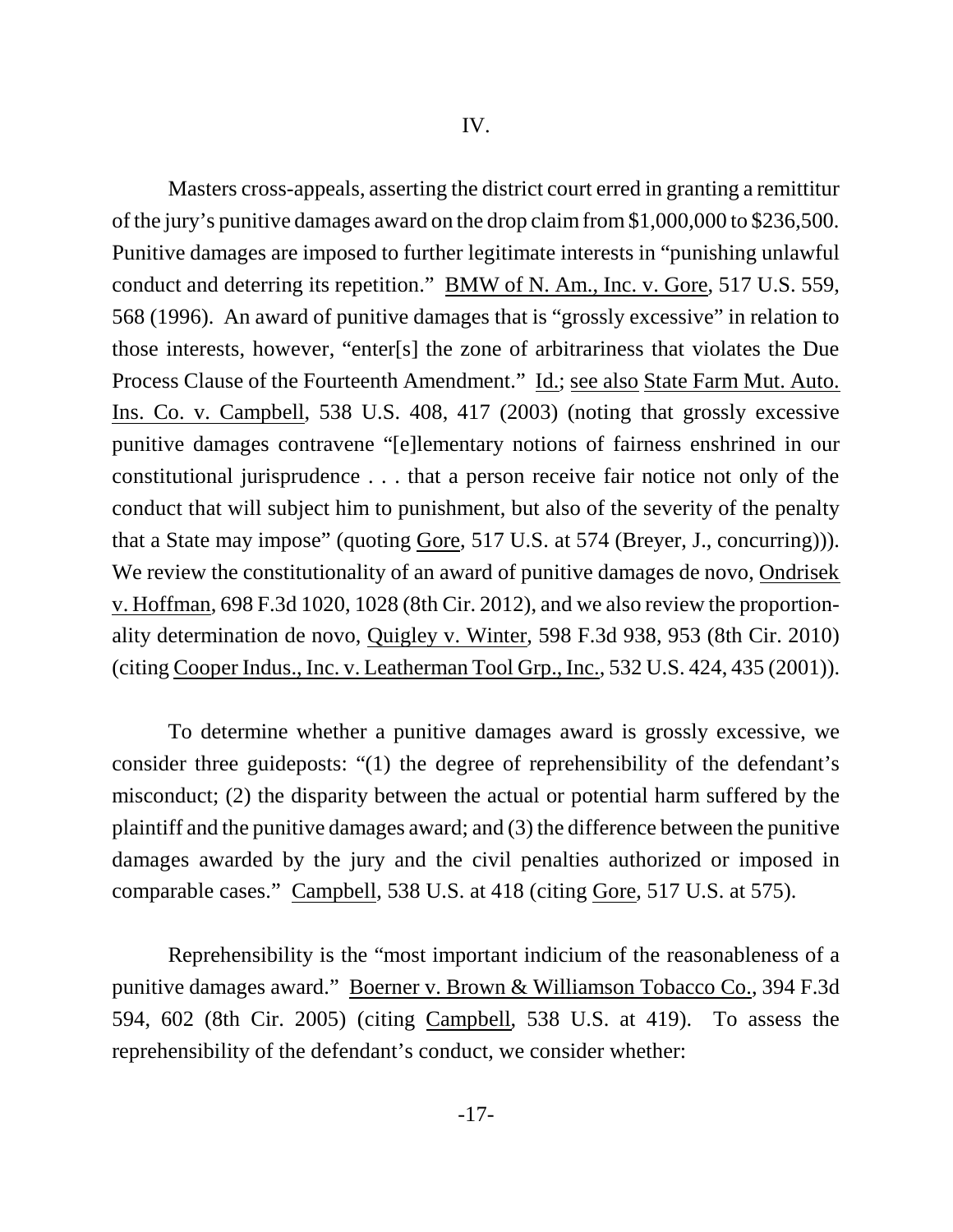[1] the harm caused was physical as opposed to economic; [2] the tortious conduct evinced an indifference to or a reckless disregard of the health or safety of others; [3] the target of the conduct had financial vulnerability;<sup>8</sup> [4] the conduct involved repeated actions or was an isolated incident; and [5] the harm was the result of intentional malice, trickery, or deceit, or mere accident.

Ondrisek, 698 F.3d at 1028 (quoting Campbell, 538 U.S. at 419).

Looking to these factors, we agree with the district court that Runnels's actions dropping an unconscious Masters face-first onto concrete were reprehensible. The drop fractured several of Masters's teeth and injured his face and chin, exhibiting at the very least an indifference to Masters's health and safety—especially given his vulnerability at that moment. Indeed, Runnels could have just as easily lowered the then-unconscious Masters to the ground or placed him in the grass mere steps away. And although the drop was an isolated incident, it reflected a callousness to Masters's well-being that supports the conclusion that Runnels was acting with intentional malice. Such a reprehensible act may justify a large punitive damages award.

Next, we consider the ratio between the punitive and compensatory damages awarded, keeping in mind that "[p]unitive damages must bear a reasonable relationship to compensatory damages." Quigley, 598 F.3d at 954 (cleaned up). The Supreme Court has "consistently rejected the notion that the constitutional line is marked by a simple mathematical formula," Gore, 517 U.S. at 582, although it has also suggested that "few awards exceeding a single-digit ratio between punitive and compensatory damages, to a significant degree, will satisfy due process," Campbell, 538 U.S. at 425. A higher ratio may comport with due process where "a particularly egregious act has resulted in only a small amount of economic damages," Gore, 517

<sup>&</sup>lt;sup>8</sup>Because the harm caused to Masters was physical not economic, the third factor is inapplicable. See Lee ex rel. Lee v. Borders, 764 F.3d 966, 975 n.4 (8th Cir. 2014).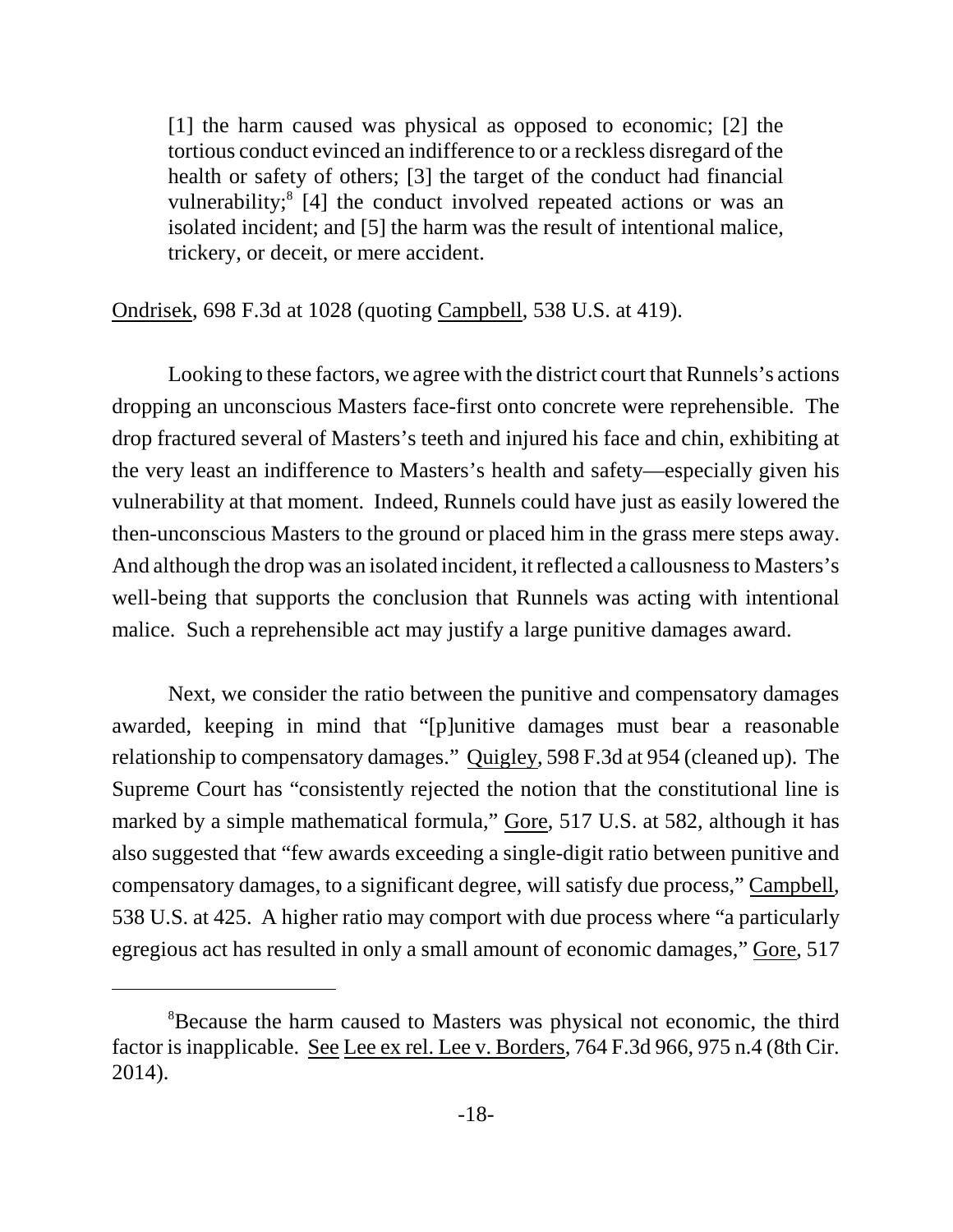U.S. at 582; see also Bryant v. Jeffrey Sand Co., 919 F.3d 520, 528 (8th Cir. 2019) ("Punitive damages may withstand constitutional scrutiny when only nominal or a small amount of compensatory damages have been assigned, even though the ratio between the two will necessarily be large." (quoting JCB, Inc. v. Union Planters Bank, NA, 539 F.3d 862, 876 (8th Cir. 2008))), or "the injury is hard to detect or the monetary value of noneconomic harm might have been difficult to determine," Gore, 517 U.S. at 582. On the other hand, a lesser ratio may be appropriate "[w]hen compensatory damages are substantial." Campbell, 538 U.S. at 425; see id. at 426 (noting compensatory damages "already contain [some] punitive element").

Here, the jury's compensatory damages award of \$47,300 is not a nominal amount, see, e.g., Quigley, 598 F.3d at 955 (\$13,685 not a nominal amount); Wallace v. DTG Operations, Inc., 563 F.3d 357, 362 (8th Cir. 2009) (\$30,000 not a nominal amount), and this is not a case where "the injury was hard to detect" or to put an economic value on. Contra Bryant, 919 F.3d at 528–29 (affirming 250,000:1 punitive damages ratio where jury awarded \$1 in nominal damages); Haynes v. Stephenson, 588 F.3d 1152, 1158–59 (8th Cir. 2009) (affirming 2,500:1 punitive damages ratio where jury awarded \$1 in nominal damages). Indeed, the jury heard evidence regarding the medical and dental costs to treat the damage to Masters's face and teeth as a result of the drop.

Finally, we compare the punitive damages award to the civil and criminal penalties available for comparable misconduct. See Quigley, 598 F.3d at 955. Masters directs us to the crime Runnels pleaded guilty to, deprivation of rights under color of law, 18 U.S.C. § 242, which carries a fine of up to \$250,000, see id. §§ 3559(a)(3), 3571(b)(3). This amount gives us some impression of Congress's views on the seriousness of Runnels's misconduct, but it is less useful to determine the constitutional limits of the punitive damages award. See Campbell, 538 U.S. at 428 ("When used to determine the dollar amount of [a punitive damages] award, . . . [a] criminal penalty has less utility [than a civil penalty].").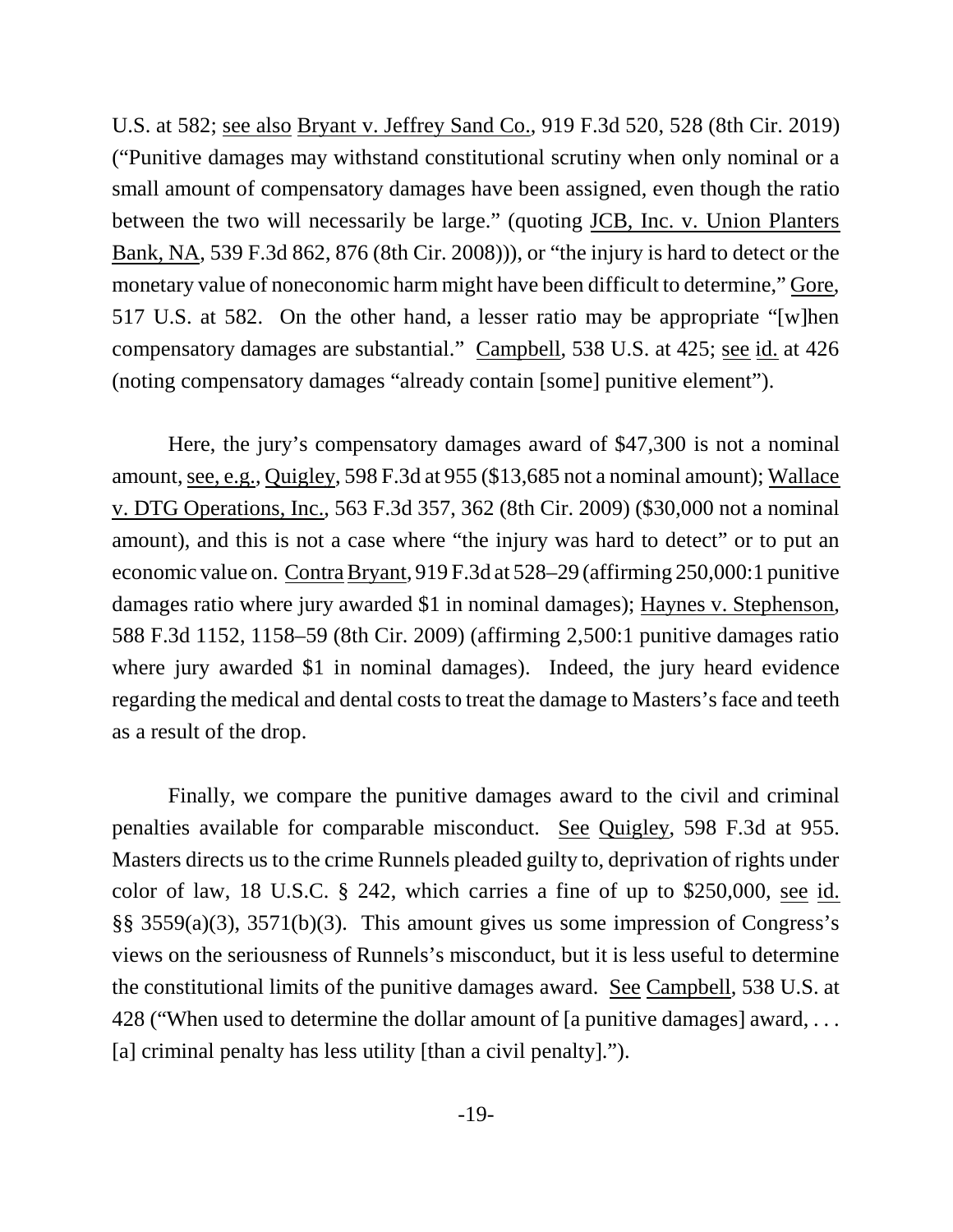Ultimately, we conclude that the district court correctly found the jury's initial punitive damages award was disproportionate, but we disagree that the reduced award of \$236,500 "sufficiently reflects the reprehensibility of [Runnels's] conduct." Quigley, 598 F.3d at 955. "[E]xemplary damages imposed on a defendant should reflect 'the enormity of his offense,'" Gore, 517 U.S. at 575 (quoting Day v. Woodworth, 13 How. 363, 371 (1852)). An appropriate ratio of punitive damages to compensatory damages on the drop claim must take into account the gravity of Runnels's misconduct, as recognized by the jury, while remaining consistent with due process in light of the amount of the compensatory damages award. The task is not easy, but looking to Supreme Court cases on the issue as well as those from our own circuit for guidance, we conclude that a ratio of 9:1 "comports with due process, while achieving the statutory and regulatory goals of retribution and deterrence." Quigley, 598 F.3d at 956; see Campbell, 538 U.S. at 425.

## V.

For the reasons stated above, we affirm the district court's judgment in all regards, except that the punitive damages award is reversed and remanded to the district court for entry of a judgment imposing \$425,700 in punitive damages for the drop claim.

## COLLOTON, Circuit Judge, concurring.

In my view, *Jackson v. Stair*, 944 F.3d 704 (8th Cir. 2019), was wrongly decided and should not be extended. *See Jackson v. Stair*, 953 F.3d 1052 (8th Cir. 2020) (opinion dissenting from denial of rehearing en banc). The case presented by Masters, however, is stronger than the claim in *Jackson*. Unlike *Jackson*, where a reasonable officer could have believed that the offender's "momentary post-tasered position on the ground" did not "justify considering it as a clearly punctuated interim of compliance" that made further use of a taser unreasonable, 944 F.3d at 714